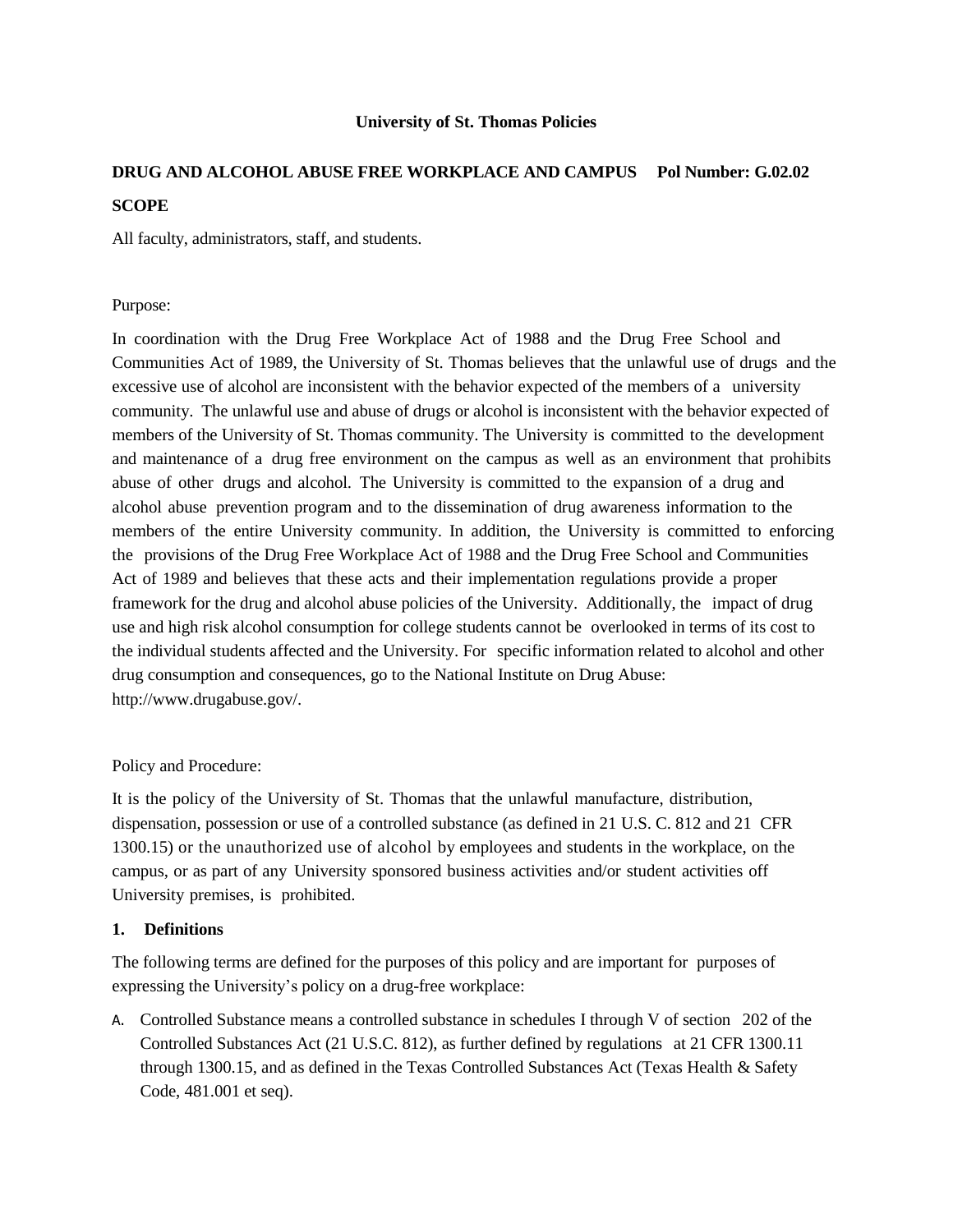- B. Contract means a legal instrument reflecting a relationship between the federal government and a recipient whenever the principal purpose of the instrument is the acquisition by purchase, lease, or barter, of property or services for the direct benefit or use of the federal government; or whenever an executive agency determines in a specific instance that the use of a type of procurement contract is appropriate.
- C. Conviction means finding of guilt (including a plea of nolo contendere) or imposition of sentence, or both, by any judicial body charged with the responsibility to determine violations of the federal or state criminal drug statutes.
- D. Criminal drug statute means a federal or non-federal criminal statute involving the manufacture, sale, distribution, dispensation, use, or possession of any controlled substance.
- E. Employee means an individual receiving a salary, wages, other compensation and/or stipend support from the University.
- F. Federal agency or agency means any United States executive department, military department, Government Corporation, government controlled corporation, or any other establishment in the executive branch or any independent regulatory agency.
- G. Grant means an award of financial assistance, including a cooperative agreement, in the form of money, or property in lieu of money, by a federal agency directly to a grantee. The term grant includes block grant and entitlement grant programs, whether or not exempted from coverage under the grants management government wide regulation ("Uniform Administrative Requirements for Grants and Cooperative Agreements to State and Local Governments"). The term does not include technical assistance which provides services instead of money, or other assistance in the form of loans, loan guarantees, interest subsidies, insurance, or direct appropriations; or any veterans' benefits to individuals; i.e., any benefit to veterans, their families, or survivors by virtue of the service of a veteran in the Armed Forces of the United States.
- H. Grantee means a legal entity which applies for or receives a grant or contract directly from a federal agency.
- I. Illicit drug use means the use, manufacture, sale, distribution, dispensation, or possession of illegal drugs and the abuse of other drugs and alcohol.
- J. Student means any person who (a) is currently enrolled at the University; (b) is accepted for admission or readmission to the University; (c) has been enrolled at the University in a prior semester or summer term and is eligible to continue enrollment in the semester or summer term that immediately follows; (d) is attending an additional program sponsored by the University while that person is on campus; or (e) has engaged in prohibited conduct at a time when he/she met the criteria of (a), (b), (c), or (d).
- K. University sponsored activities mean any activity on or off University premises that is directly initiated, supported, or supervised by the University.
- L. Workplace means the physical boundaries of the University and facilities owned or controlled by the University.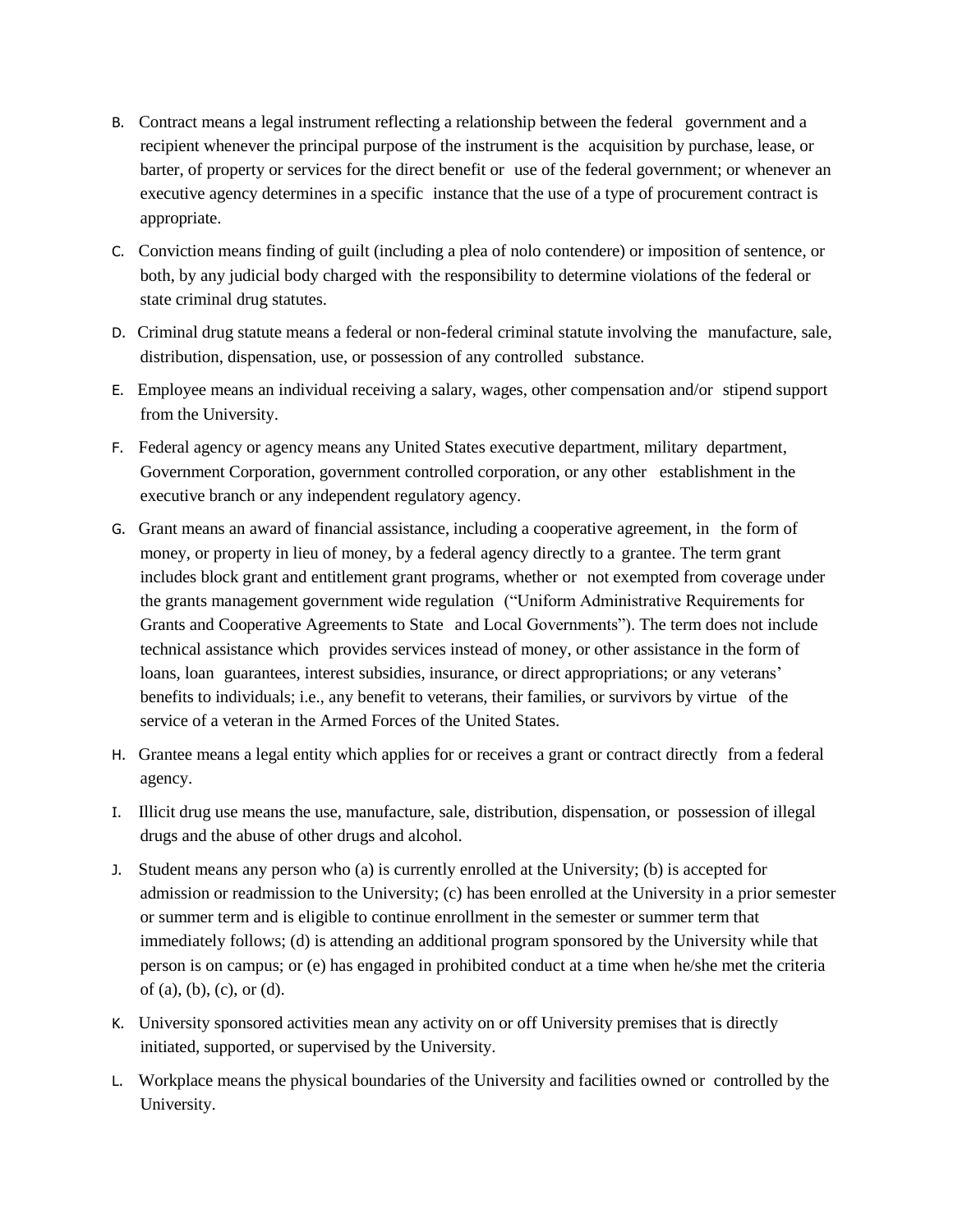### **2. Health Risks**

Outlined below is a listing of drugs of abuse and their health risks taken from the U.S. Drug Enforcement Administration website. A more complete and detailed accounting may be found at their website [at](http://www.dea.gov/druginfo/factsheets.shtml)  [http://www.dea.gov/druginfo/factsheets.shtml.](http://www.dea.gov/druginfo/factsheets.shtml) With any drug, prolonged use can lead to health issues as well as long-term dependency.

### Alcohol

Alcohol (beer, wine, or liquor) has a high potential for physical and psychological dependence as well as resulting in increased tolerance. Possible effects include impaired memory, slurred speech, drunken behavior, slow onset, vitamin deficiency, and organ damage. Overdose may result in vomiting, respiratory depression, loss of consciousness, and possible death. Withdrawal may include trembling, anxiety, insomnia, vitamin deficiency, confusion, hallucinations, and convulsions.

Females who drink alcohol during pregnancy may give birth to infants with Fetal Alcohol Syndrome. These infants have irreversible physical abnormalities and mental retardation. In addition, research indicates that children of alcoholic parents are at greater risk than other youngsters of becoming alcoholics. Alcohol use is often related to acquaintance rape and failure to protect oneself from sexually transmitted diseases (STDs).

Additionally, alcohol-related accidents are the number one cause of death in the 16- to 24-year-old age group.

#### **Narcotics**

Narcotics (including heroin, morphine, hydrocodone, oxycodone, codeine, and others) have a high potential for both physical and psychological dependence as well as resulting in increased tolerance. The possible effects of using narcotics include euphoria, drowsiness, respiratory depression, constricted pupils, and nausea. Overdose may result in shallow breathing, clammy skin, convulsions, coma, and death. Withdrawal may include irritability, tremors, panic, nausea, chills, and sweating.

#### Other Depressants

Other depressants (including GHB or liquid ecstasy, valium, xanax, ambien, and barbituates) have a potential for both physical and psychological dependence as well as resulting in increased tolerance. The possible side effects include slurred speech, disorientation, appearance of intoxication, and impaired memory. Overdose may result in shallow respiration, clammy skin, dilated pupils, weak and rapid pulse, coma and possible death. Withdrawal may include anxiety, insomnia, tremors, delirium, convulsions, and possible death.

### Stimulants

Stimulants (including cocaine, methamphetamine, and methylphenidate) have a possible risk of physical dependence and high risk for psychological dependence. Tolerance can develop in all stimulants. The possible side effects include increased alertness, excitation, euphoria, increased pulse rate and blood pressure, insomnia, and decreased appetite. Overdose may result in agitation, increased body temperature, hallucinations, convulsions, and possible death. Withdrawal may result in apathy,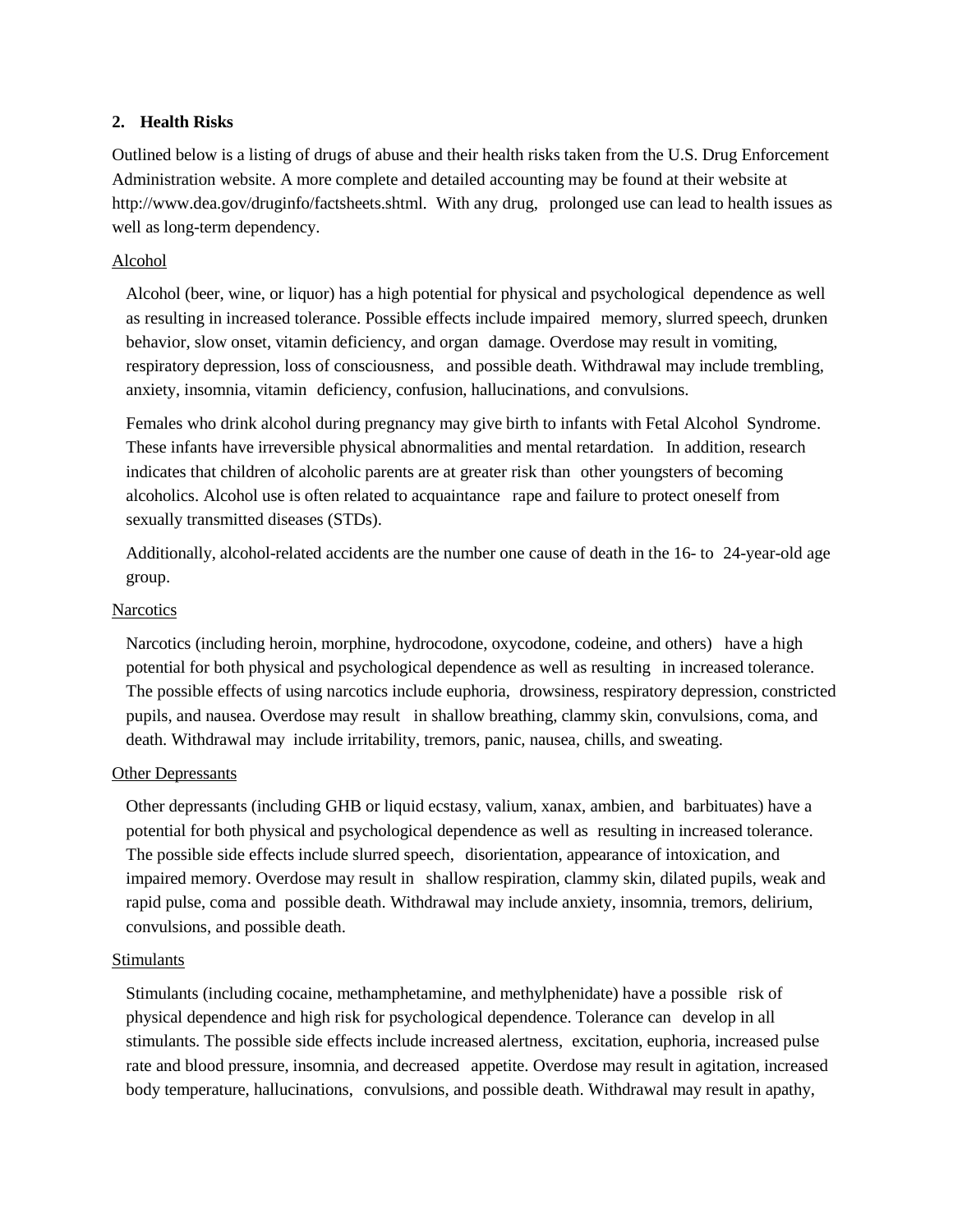long periods of sleep, irritability, depression, and disorientation.

### Hallucinogens

Hallucinogens (including MDMA, LSD, Phencyclidine, and others) are less likely to result in physical dependence, with the exception of phencyclidines and analogs, and vary in terms of psychological dependence, ranging from none to moderate (MDMA) to high (phencyclidine and analogs). Tolerance can develop. Possible effects include heightened senses, teeth grinding, and dehydration (MDMA and analogs) and hallucinations, altered perception of time and distance in other types of hallucinogens. Overdose may result in increased body temperature and cardiac arrest for MDMA and more intense episodes for LSD. Some hallucinogens may result in muscle aches and depression when in withdrawal (MDMA) or may result in drug seeking behavior.

#### Cannabis

Cannabis includes marijuana, tetrahydrocannabinol (THC), and hashish or hashish oil. All may result in moderate psychological dependence with THC resulting in physical dependence. Tolerance can develop in all forms. Possible effects include euphoria, relaxed inhibitions, increased appetite, and disorientation. Overdose may result in fatigue, paranoia, and possible psychosis. Withdrawal may occasionally result in insomnia, hyperactivity, and decreased appetite.

#### Anabolic Steroids

Anabolic Steroids (including testosterone and others) may result in psychological dependence. Less is known as to their potential for physical dependence and increased tolerance levels. Possible effects may include virilization, edema, testicular atrophy, gynecomastia, acne, and aggressive behavior. Effects of overdose are unknown. Withdrawal may possibly include depression.

### **Inhalants**

Inhalants (including amyl and butyl nitrite, nitrous oxide, and others) vary in their level of psychological dependence, with less known about their potential for physical dependence and tolerance. Possible effects may include flushing, hypotension, and headache, impaired memory, slurred speech, drunken behavior, slow onset, vitamin deficiency, and organ damage. Overdose may result in methemoglobinemia, vomiting, respiratory depression, loss of consciousness, and possible death. Withdrawal may result in agitation, trembling, anxiety, insomnia, vitamin deficiency, confusion, hallucinations, and convulsions.

### **3. Penalties**

The policy to promote a Drug and Alcohol Abuse Free Workplace and Campus is a protection and support for the faculty, administration, employees and students of the University of St. Thomas. In addition, the University is committed to a caring relationship among its students and employees; therefore, its disciplinary procedures are intended to be constructive and redemptive. Any employee or student seeking assistance through the Office of Student Affairs or the Human Resources Department, in consultation with Counseling & Disability Services, will be treated in a confidential manner. This does not shield either the employee or student from disciplinary action if this policy is violated. Therefore, the employee or student violating this policy is subject to the following actions: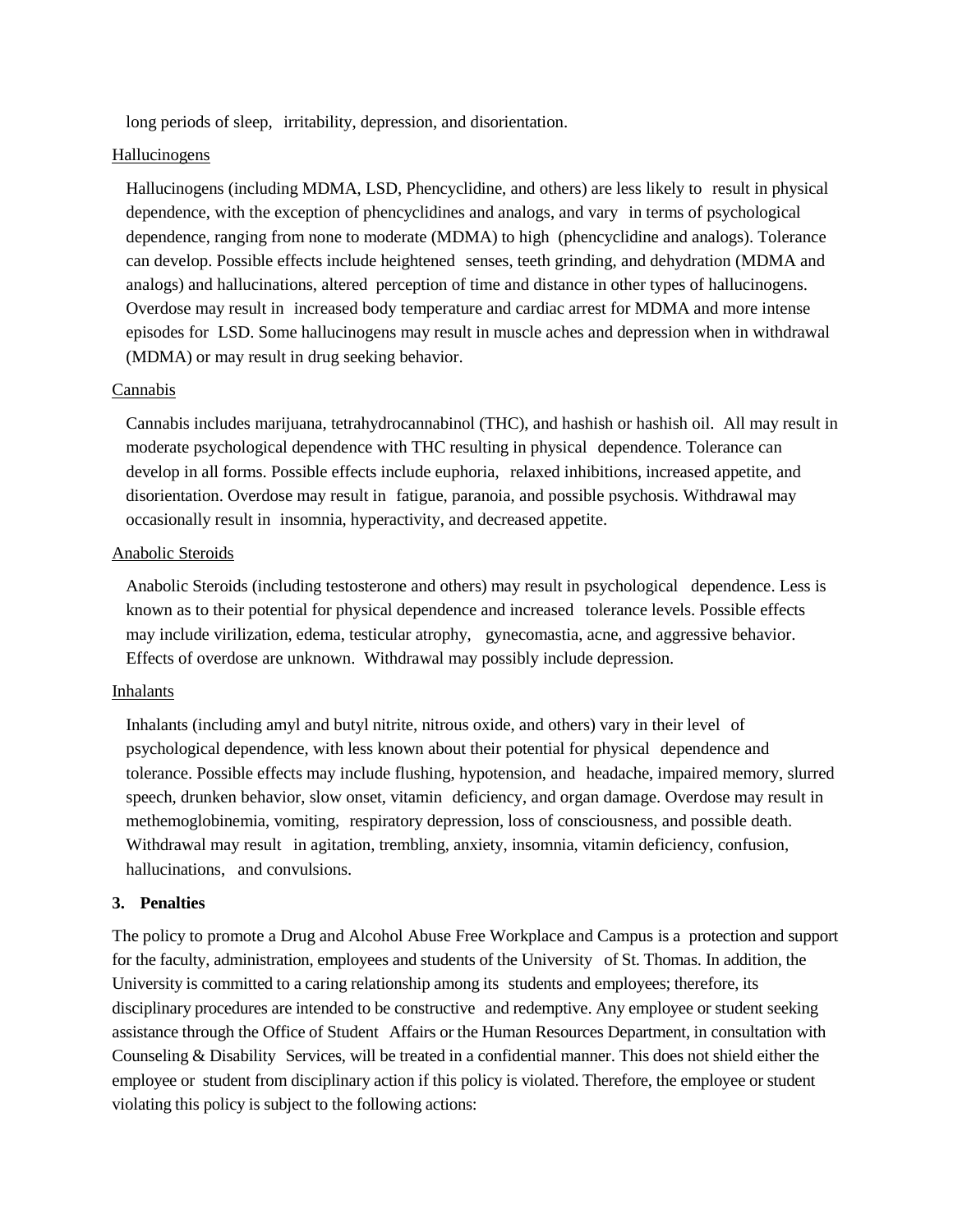- A. Any employee or student admitting to or convicted of unlawful possession, use or distribution of unlawful drugs and alcohol on campus, or at campus sponsored events held off campus, will be subject to disciplinary action.
- B. Employees and students may be referred to a drug and alcohol assistance or rehabilitation program in which they must maintain satisfactory participation.
- C. Employees may be subject to disciplinary action up to and including suspension, suspension without pay, termination, and may be referred for prosecution.
- D. Students in violation of the University of St. Thomas "Code of Student Conduct" and disciplinary procedures may be subject to disciplinary action up to and including probation, suspension, expulsion, and may be referred for prosecution.

Further information concerning disciplinary action and appropriate procedures for employees is available from the Human Resources at 713-525-3142 and for students from the Vice President for Student Affairs at 713-525-3570.

### **4. Employee and Student Assistance Programs**

The University of St. Thomas recognizing the need to have available to its students, employees and officers a program or accessibility to a program dealing with all forms of alcohol and drug problems, offers the following:

### Employee and Student Initiated Assistance

An employee or student experiencing problems resulting from drug or alcohol abuse or dependency should seek information on resources and referral from his/her supervisor, the Human Resources Office, Dean of Students, Counseling and Disability Services, the Office of Health Promotion and Wellness, or the Vice President for Student Affairs. Such assistance will be kept confidential and will not influence performance appraisals or grades. Job or academic performance alone, not the fact that an employee or student seeks help, is the basis of all performance appraisals/evaluations.

### University Initiated Assistance

- A. Education
	- a. On-campus speakers presenting programs related to drug and alcohol abuse prevention, recognition or treatment.
	- b. Brochures describing drug and alcohol abuse prevention.

### B. Information and Referral

- a. The University's Office of Health Promotion and Wellness makes available information about drug and alcohol abuse prevention.
- b. The Counseling and Disability Services Office makes information available about local community drug and alcohol abuse rehabilitation programs.

While this policy covers drug and alcohol use at the University of St. Thomas, please be aware that there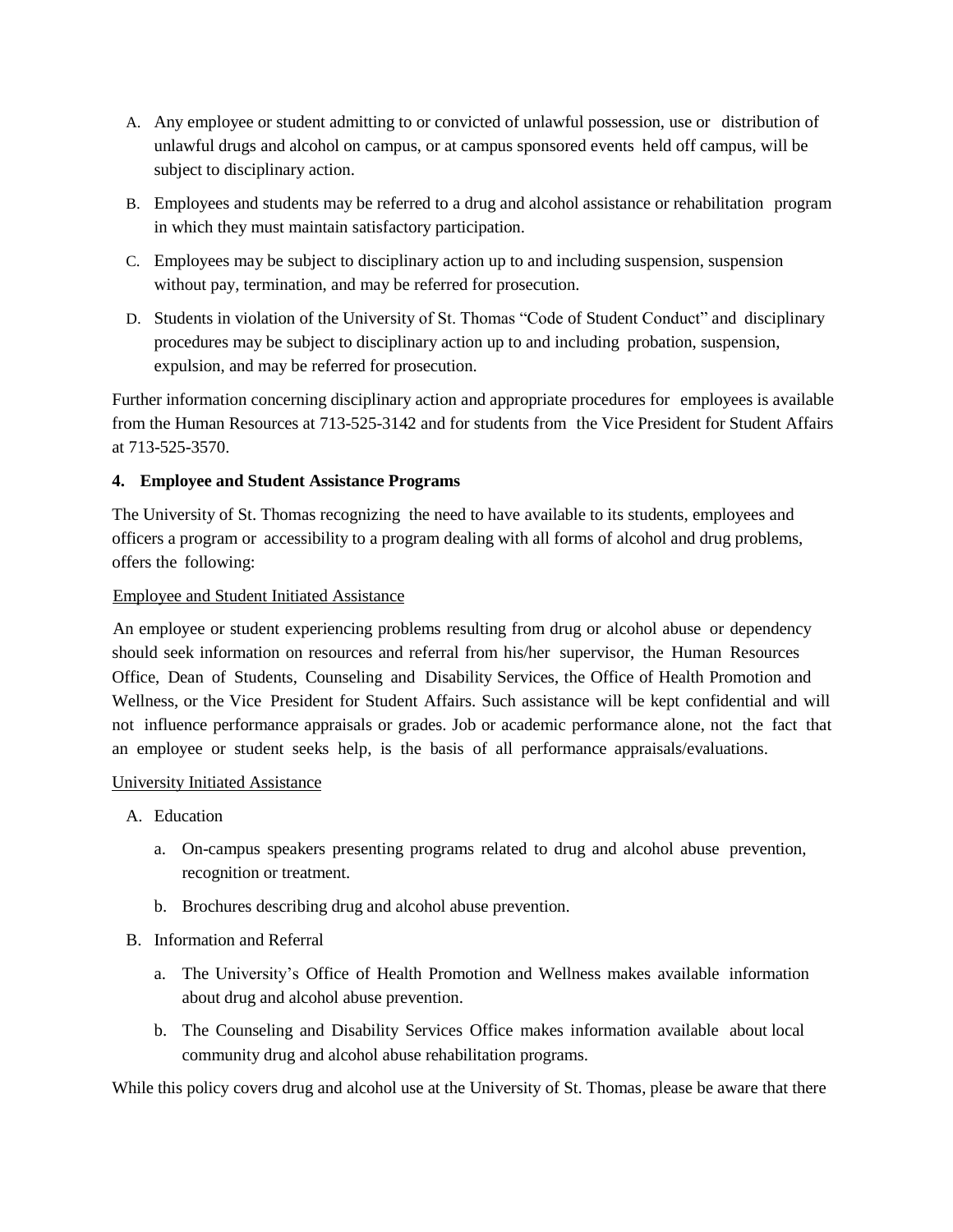are penalties under Texas and federal law. All University of St. Thomas employees and students are responsible for complying with local, state, and federal laws regarding alcohol.

# **5. Underage Drinking Laws**

Minors, who purchase, attempt to purchase, possess, or consume alcoholic beverages, as well as minors who are intoxicated in public or misrepresent their age to obtain alcoholic beverages, face the following consequences:

- Class C misdemeanor, punishable by a fine up to \$500
- Alcohol awareness class
- 8 to 40 hours community service
- 30 to 180 days loss or denial of driver's license

If a minor is seventeen years of age or older and the violation is the third offense, the offense is punishable by a fine of \$250 to \$2,000, confinement in jail for up to 180 days or both, as well as automatic driver's license suspension.

A minor with previous alcohol-related convictions will have his or her driver's license suspended for one year if the minor does not attend alcohol awareness training that has been required by the judge.

# **Penalties for Providing Alcohol to a Minor**

Adults and minors who give alcohol to a minor also face a stiff penalty. The punishment for making alcoholic beverages available to a minor is a class A misdemeanor, punishable by a fine up to \$4,000, confinement in jail for up to a year, or both. Additionally, the violator will have his or her driver´s license automatically suspended for 180 days upon conviction.

Persons 21 or older (other than the parent or guardian) can be held liable for damages caused by intoxication of a minor under 18 if the adult knowingly provided alcoholic beverages to a minor or knowingly allowed the minor to be served or provided alcoholic beverages on the premises owned or leased by the adult.

Sale to a minor is a class A misdemeanor, punishable by a fine up to \$4,000, confinement up to a year in jail, or both.

# **Zero Tolerance Law**

In Texas it is illegal for a person under 21 to operate a motor vehicle in a public place while having ANY detectable amount of alcohol in their system. On September 1, 2009, this law was expanded to include watercraft in addition to motor vehicles.

- A. The consequences for the minor on the first offense of driving under the influence of alcohol:
	- Class C misdemeanor, punishable by a fine up to \$500
	- Attendance at an alcohol awareness class
	- 20 to 40 hours of mandatory community service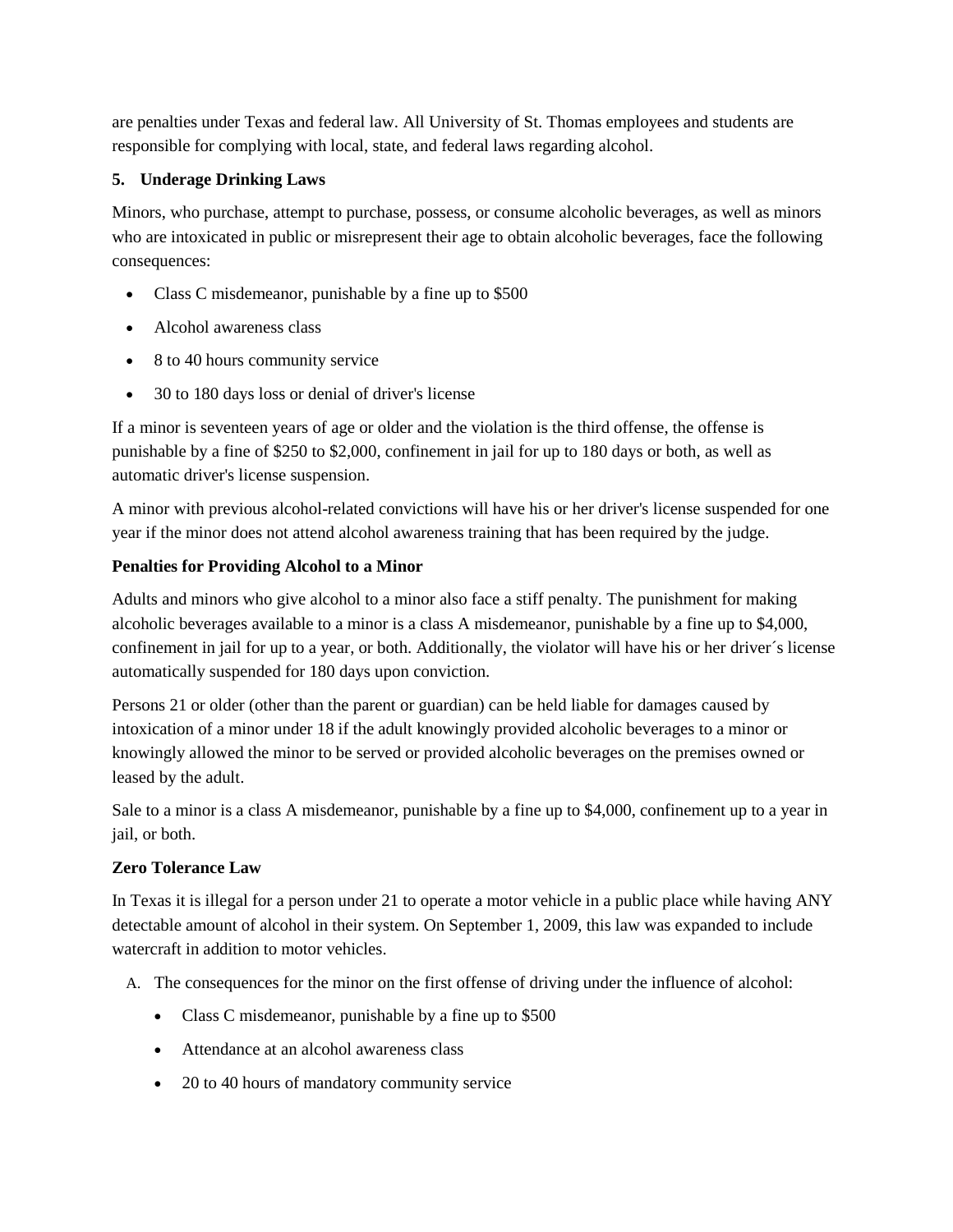- 60 days driver's license suspension. The minor would not be eligible for an occupational license for the first 30 days.
- B. A second offense increases the consequences to:
	- Class C misdemeanor, punishable by a fine up to \$500
	- Attendance at an alcohol awareness class at the judge's discretion
	- 40 to 60 hours of mandatory community service
	- 120 days driver's license suspension. The minor would not be eligible for an occupational license for the first 90 days.
- C. A third offense is not eligible for deferred adjudication. The minor's driver's license is suspended for 180 days and an occupational license may not be obtained for the entire suspension period. If the minor is 17 years of age or older, the fine increases to \$500 to \$2,000, confinement in jail for up to 180 days, or both.

### **6. Application of Policy**

The policy to promote a Drug and Alcohol Abuse Free Workplace and Campus*,* which applies to every person in the University workplace, is supported by a drug free awareness program available to the faculty, administrative staff, support staff and students of the University. Specific compliance and reporting items enumerated in the policy (items B, C, D, and E) are applicable to all employees on federal contracts and grants. In support of this policy, the University of St. Thomas:

- A. Has established an ongoing drug and alcohol free awareness program to inform its faculty, administrative staff, support staff and students about:
	- a. the campus policy of maintaining a drug and alcohol abuse free workplace,
	- b. the dangers of drug and alcohol abuse in the workplace,
	- c. the availability of drug and alcohol abuse counseling/rehabilitation,
	- d. the development of employee and student assistance programs,
	- e. the penalties that may be imposed upon employees and students for drug and alcohol abuse violations.
- B. Will provide each employee a copy of this policy. In addition, all faculty, administrative staff, support staff and students will be notified of this policy through appropriate publications.
- C. Will notify each University employee and student that they must abide by the terms of this policy. All employees must notify their supervisor and Human Resources, and in the case of students, the Vice President for Student Affairs or the Dean of Students, of any criminal drug statute conviction for a violation occurring in the workplace not later than five (5) days after such conviction.
- D. Will notify the appropriate federal agency within ten (10) days after receiving notice of criminal drug statute convictions occurring within the workplace of any University employee engaged in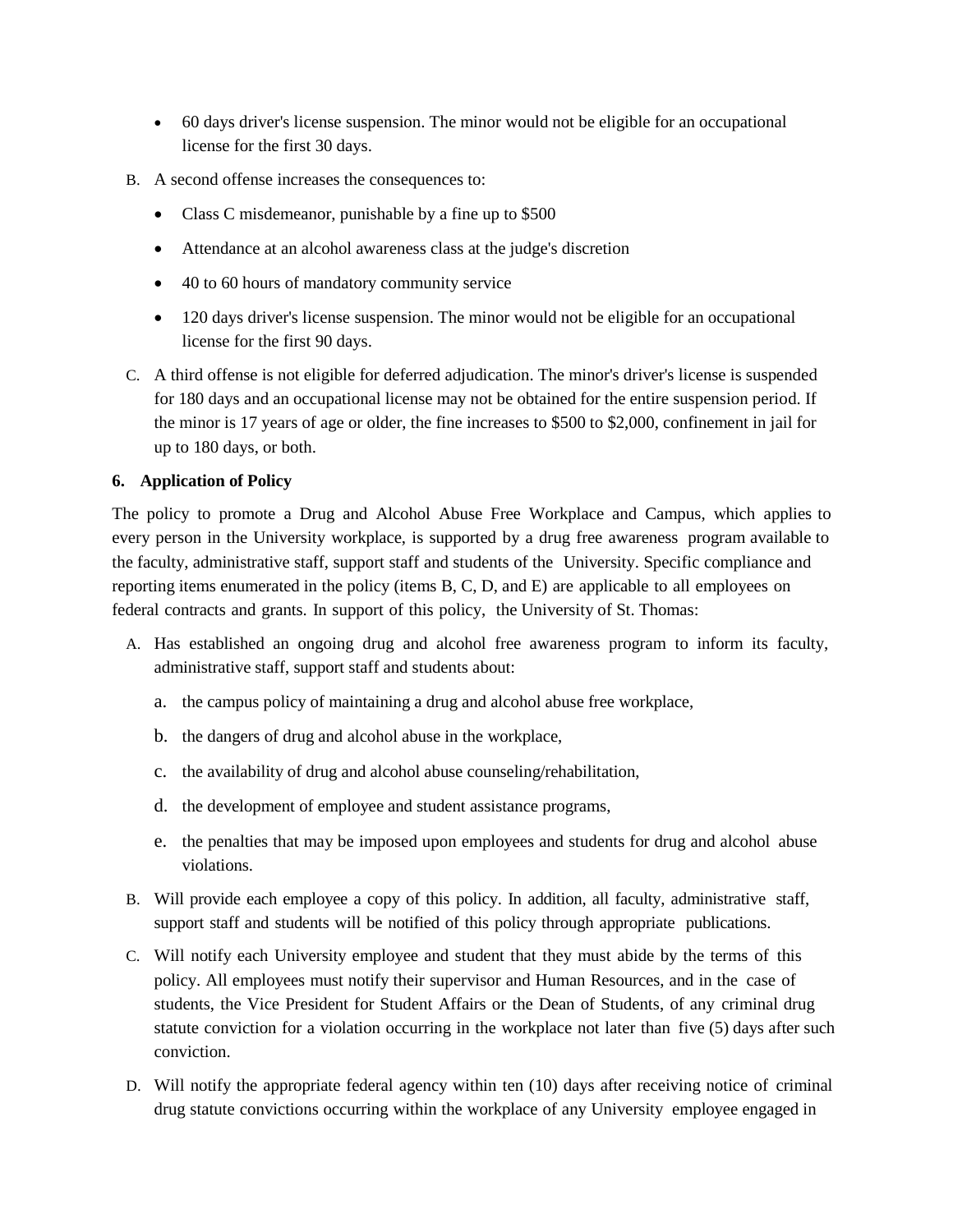performance of the federal grant or contract.

- E. Will impose sanctions or require the satisfactory participation in a drug abuse assistance or rehabilitation program of any employee so convicted. Sanctions imposed on employees for violation of this policy may include suspension with or without pay and termination.
- F. Will not test for drugs.
- G. Will make a good faith effort to continue to maintain an environment that complies with the Drug Free Workplace Act of 1988 and the Drug-free Schools and Communities Act of 1989.
- H. The Campus Life Committee will conduct a review of its programs to assess their effectiveness, to determine changes, and to ensure the uniform application of sanctions to employees and students.

### **7. Student and Employee Resources**

The University offers the following drug and alcohol abuse information, counseling, assistance and services:

A. Information and Referral

All members of the University community are eligible to consult with the professional staff of the Office of Counseling and Disability Services and the Office of Health and Wellness Services regarding the availability of substance abuse assistance programs. Substance abuse counseling and rehabilitation program referrals are routinely made to mutual help organizations, private hospitals, public treatment programs, and private drug treatment practitioners. A collection of resource materials pertinent to issues of drug abuse is available.

B. Individual Counseling

Enrolled students can be seen for short-term counseling and crisis intervention for assistance with substance use problems. However, Counseling and Disability Services will make a referral for long-term substance use and detox. Faculty and staff are eligible for an initial consultation and referral for such services.

Employees may access services through the University's Employee Assistance Program. Employees may call 1-800 227-1060 or access Members.mhn.com. The Company Code is: stthom.

C. UST – On the Road to Recovery

UST – On the Road to Recovery is a program that assists and serves students and employees with substance use issues at the University of St. Thomas. UST – On the Road to Recovery works closely with multiple departments on campus including Counseling and Psychological Services, Student Housing and Residential Life, Office of the Dean of Students, and the Office of Health and Wellness Services, to support student and employee health and wellness as it pertains to substance abuse issues.

D. UST Health and Wellness Office

Students and employees can visit the UST Health and Wellness Services Office and speak about any drug and alcohol questions in a safe and friendly environment. Appointments can be made